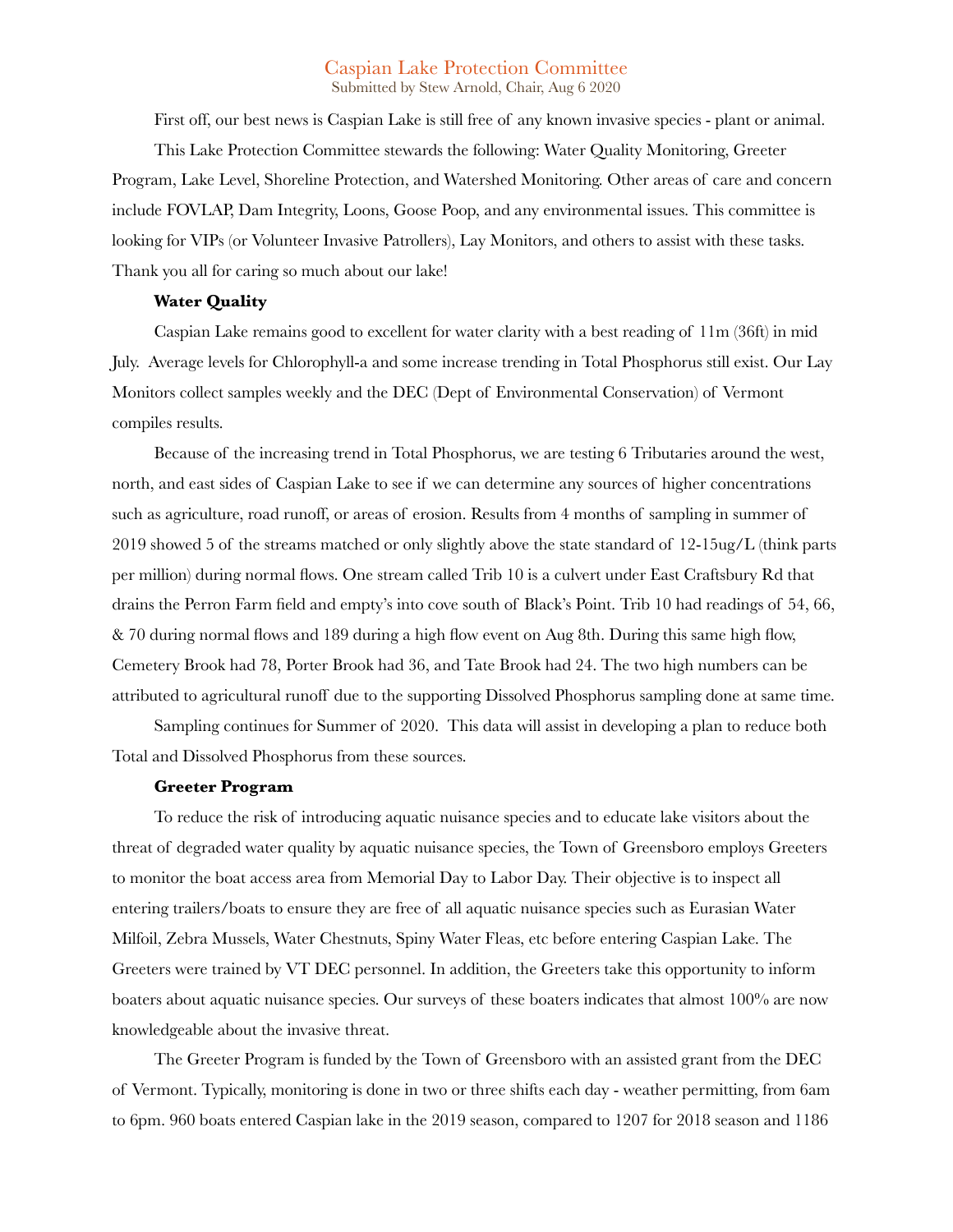for 2017 season. 700+ boats have been inspected this year as of Aug 1st. Most of our boat traffic are Kayaks and other non-risk watercraft. Nearly all boats are local as Caspian is their last prior use lake.

During last 4 seasons, **NO** Eurasian Water Milfoil was found by our inspectors on any trailer/boat!

## **Lake Level and Ice**

The past 5 winter and spring's extremely high water and ice break-up combined with high winds has caused significant damage to shoreline and property around the lake. We have addressed this issue multiple times with the Department of Environmental Conservation and following last year's recovery of extremely high water threatening the dam, the weir was reset to the current 6 inch opening. This led to slightly lower levels throughout the past year. We will continue to monitor this issue.

Ice On = first  $100\%$  coverage just a sheen on Dec 8th, all gone by 9th. Full Ice On = Dec 17th.

Ice Off, begins April 17th with enough open water for loons. Full Ice Off = April 29th

# **Shoreline Protection and Watershed Monitoring**

Following last year's Greater Greensboro Community Visit, the Stewards of the Greensboro Watersheds Committee was formed to address water quality and lake protection. We determined to let the Greensboro Association Lake Protection (this committee) continue to focus on Caspian Lake while the new Stewards of the Greensboro Watersheds will focus on the whole town including all of the streams and ponds within the multiple watersheds such as Barr Hill (Stanley and Greensboro Brooks), Long Pond (Sawmill Brook), Lamoille River, Lake Eligo, and North Greensboro (Whetstone and Whitney Brooks)

There are educational opportunities available for our community in both of these areas. The state has developed a "Lake Wise" Program which gives shoreline owners guides to best practices on maintaining environmentally friendly approaches to the lake. In addition, there are state resources available for towns and property owners to review best practices in repair or replacement of culverts, drain systems, and road maintenance in our watersheds.

## **FOVLAP - Federation Of Vermont Lakes And Ponds**

We have representation on this statewide association which meets monthly to address common areas of concern for all lakes and ponds. They sponsor educational opportunities with a Spring (and sometimes Fall) Seminar and Summer Annual Meeting.

#### **Dam Integrity**

Caspian Lake's outflow is control by a dam owned by Hardwick Electric. This dam got a poor rating in it's last inspection and is showing major signs of stress. Hardwick Electric has been responsive when asked to remove blockages at weir and has made upgrades to both sides of dam to improve integrity - Rock piling on south side and tree removal on north side both to prevent future erosion. We will assist all powers available to address these concerns.

# **Loons**

We have had our 5th summer with successful nesting with eggs laid on the loon raft off Burlington Point. Our team of Linda Shatney, Will Lyman, Nina and Greg Sharp, Eric Hanson, myself, and many